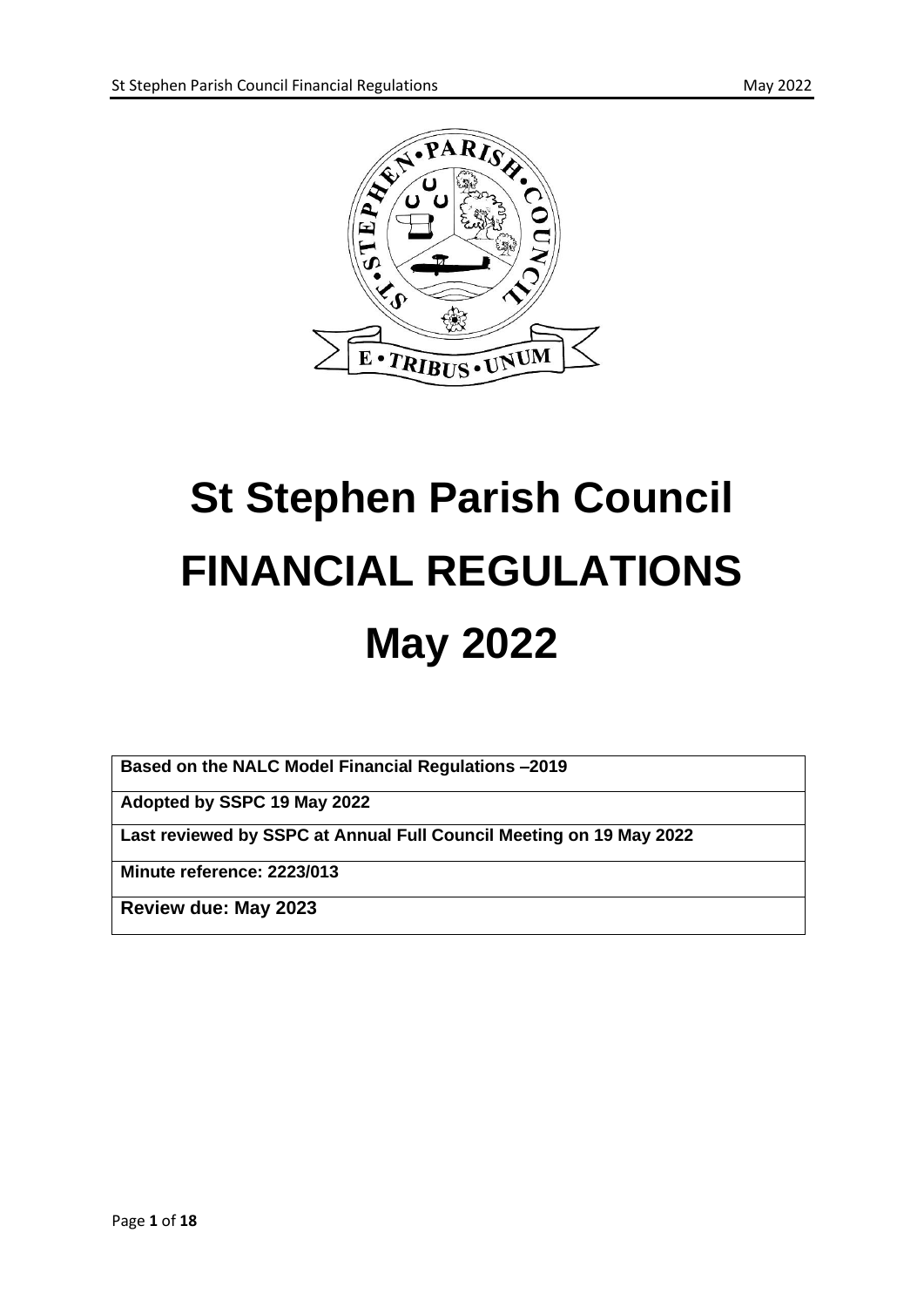| 1. General                                                              | 3  |
|-------------------------------------------------------------------------|----|
| 2. Accounting and audit (internal and external)                         | 5  |
| 3. Annual estimates (budget) and forward planning                       | 6  |
| 4. Budgetary control and authority to spend                             | 7  |
| 5. Banking arrangements and authorisation of payments                   | 8  |
| 6. Instructions for the making of payments                              | 9  |
| 7. Payment of salaries                                                  | 11 |
| 8. Loans and investments                                                | 12 |
| 9. Income                                                               | 13 |
| 10. Orders for work, goods and services                                 | 14 |
| 11. Contracts                                                           | 14 |
| 12. [Payments under contracts for building or other construction works] | 16 |
| 13. [Stores and equipment]                                              | 16 |
| 14. Assets, properties and estates                                      | 16 |
| 15. Insurance                                                           | 17 |
| 16. [Charities]                                                         | 17 |
| 17. Risk management                                                     | 17 |
| 18. Suspension and revision of Financial Regulations                    | 18 |

These Financial Regulations were reviewed to be adopted by the council at its meeting held on [19.05.22].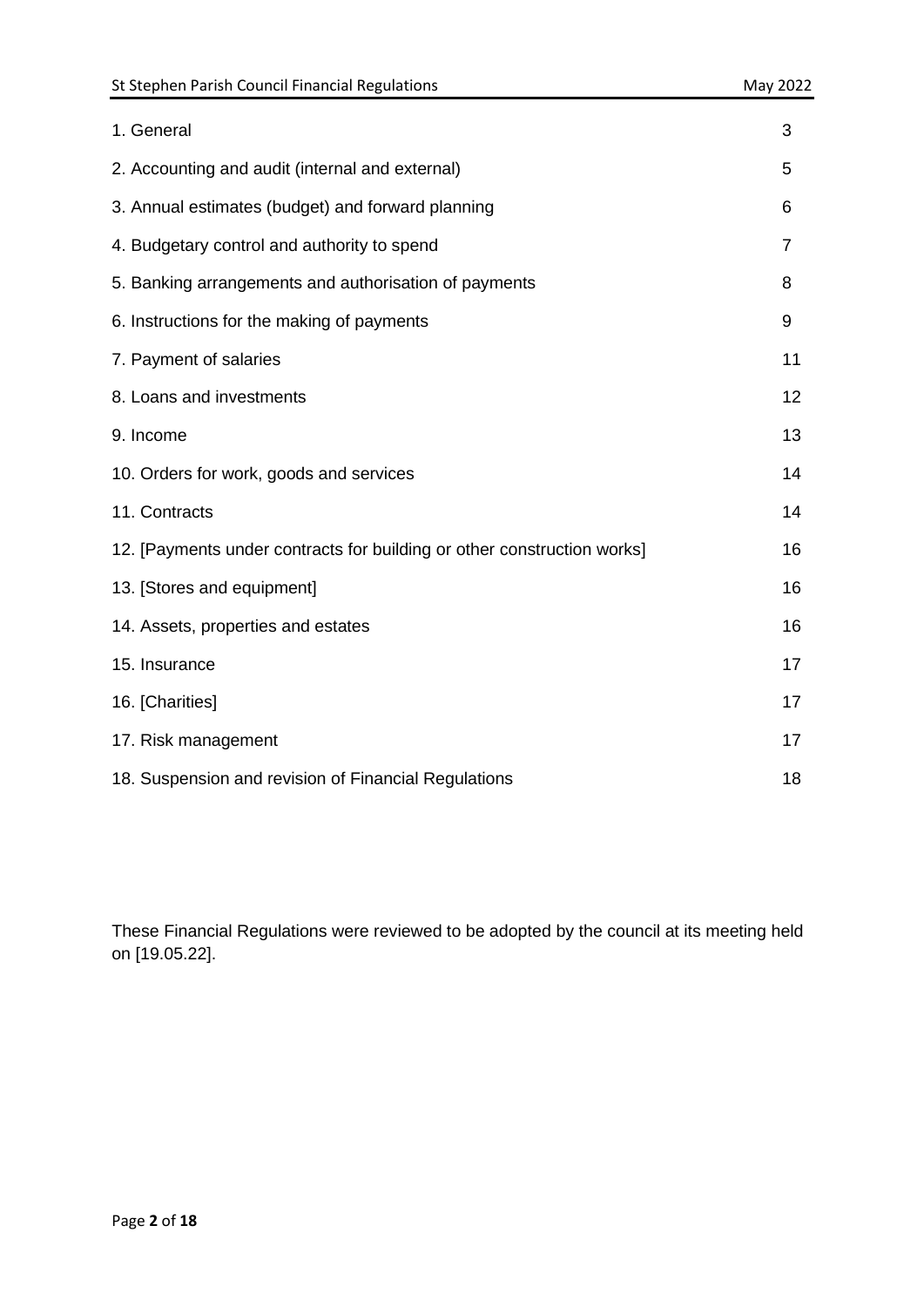## **1. General**

1.1. These financial regulations govern the conduct of financial management by the council and may only be amended or varied by resolution of the council. Financial regulations are one of the council's three governing policy documents providing procedural guidance for members and officers. Financial regulations must be observed in conjunction with the council's standing orders<sup>1</sup> and any individual financial regulations relating to contracts.

1.2. The council is responsible in law for ensuring that its financial management is adequate and effective and that the council has a sound system of internal control which facilitates the effective exercise of the council's functions, including arrangements for the management of risk.

1.3. The council's accounting control systems must include measures:

- for the timely production of accounts;
- that provide for the safe and efficient safeguarding of public money;
- to prevent and detect inaccuracy and fraud; and
- identifying the duties of officers.

1.4. These financial regulations demonstrate how the council meets these responsibilities and requirements.

1.5. At least once a year, prior to approving the Annual Governance Statement, the council must review the effectiveness of its system of internal control which shall be in accordance with proper practices.

1.6. Deliberate or wilful breach of these Regulations by an employee may give rise to disciplinary proceedings.

1.7. Members of council are expected to follow the instructions within these Regulations and not to entice employees to breach them. Failure to follow instructions within these Regulations brings the office of councillor into disrepute.

1.8. The Responsible Financial Officer (RFO) holds a statutory office to be appointed by the council. [The Clerk has been appointed as RFO for this council and these regulations will apply accordingly.]

1.9. The RFO;

- acts under the policy direction of the council;
- administers the council's financial affairs in accordance with all Acts, Regulations and proper practices;
- determines on behalf of the council its accounting records and accounting control systems;
- ensures the accounting control systems are observed;
- maintains the accounting records of the council up to date in accordance with proper practices;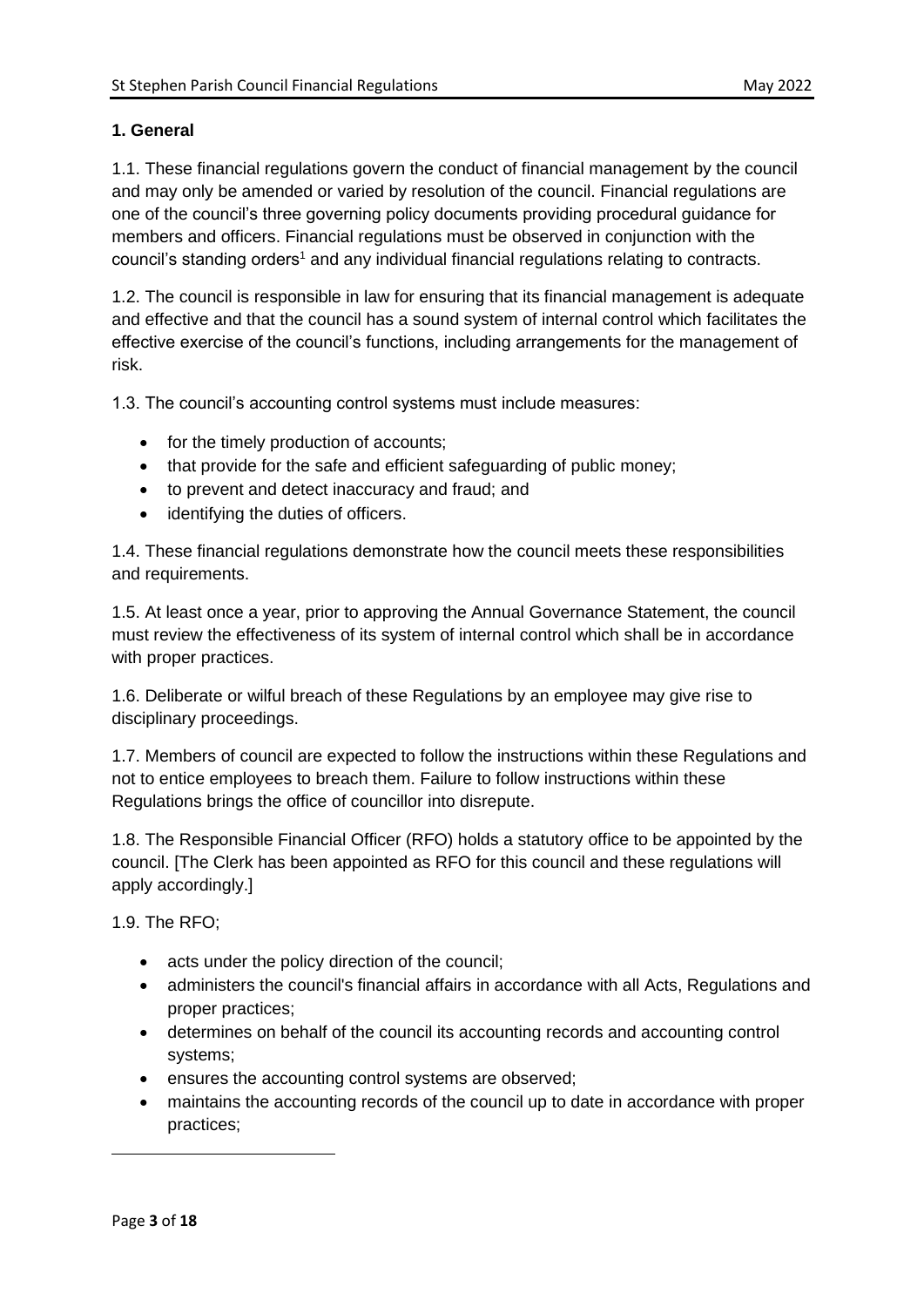- assists the council to secure economy, efficiency and effectiveness in the use of its resources; and
- produces financial management information as required by the council.

1.10. The accounting records determined by the RFO shall be sufficient to show and explain the council's transactions and to enable the RFO to ensure that any income and expenditure account and statement of balances, or record of receipts and payments and additional information, as the case may be, or management information prepared for the council from time to time comply with the Accounts and Audit Regulations.

1.11. The accounting records determined by the RFO shall in particular contain:

- entries from day to day of all sums of money received and expended by the council and the matters to which the income and expenditure or receipts and payments account relate;
- a record of the assets and liabilities of the council; and
- wherever relevant, a record of the council's income and expenditure in relation to claims made, or to be made, for any contribution, grant or subsidy.

1.12. The accounting control systems determined by the RFO shall include:

- procedures to ensure that the financial transactions of the council are recorded as soon as reasonably practicable and as accurately and reasonably as possible;
- procedures to enable the prevention and detection of inaccuracies and fraud and the ability to reconstruct any lost records;
- identification of the duties of officers dealing with financial transactions and division of responsibilities of those officers in relation to significant transactions;
- procedures to ensure that uncollectable amounts, including any bad debts are not submitted to the council for approval to be written off except with the approval of the RFO and that the approvals are shown in the accounting records; and
- measures to ensure that risk is properly managed.

1.13. The council is not empowered by these Regulations or otherwise to delegate certain specified decisions. In particular any decision regarding:

- setting the final budget or the precept (council tax requirement);
- approving accounting statements;
- approving an annual governance statement;
- borrowing;
- writing off bad debts;
- declaring eligibility for the General Power of Competence; and
- addressing recommendations in any report from the internal or external auditors, shall be a matter for the full council only.

1.14. In addition, the council must:

- determine and keep under regular review the bank mandate for all council bank accounts;
- approve any grant or a single commitment in excess of [£5,000]; and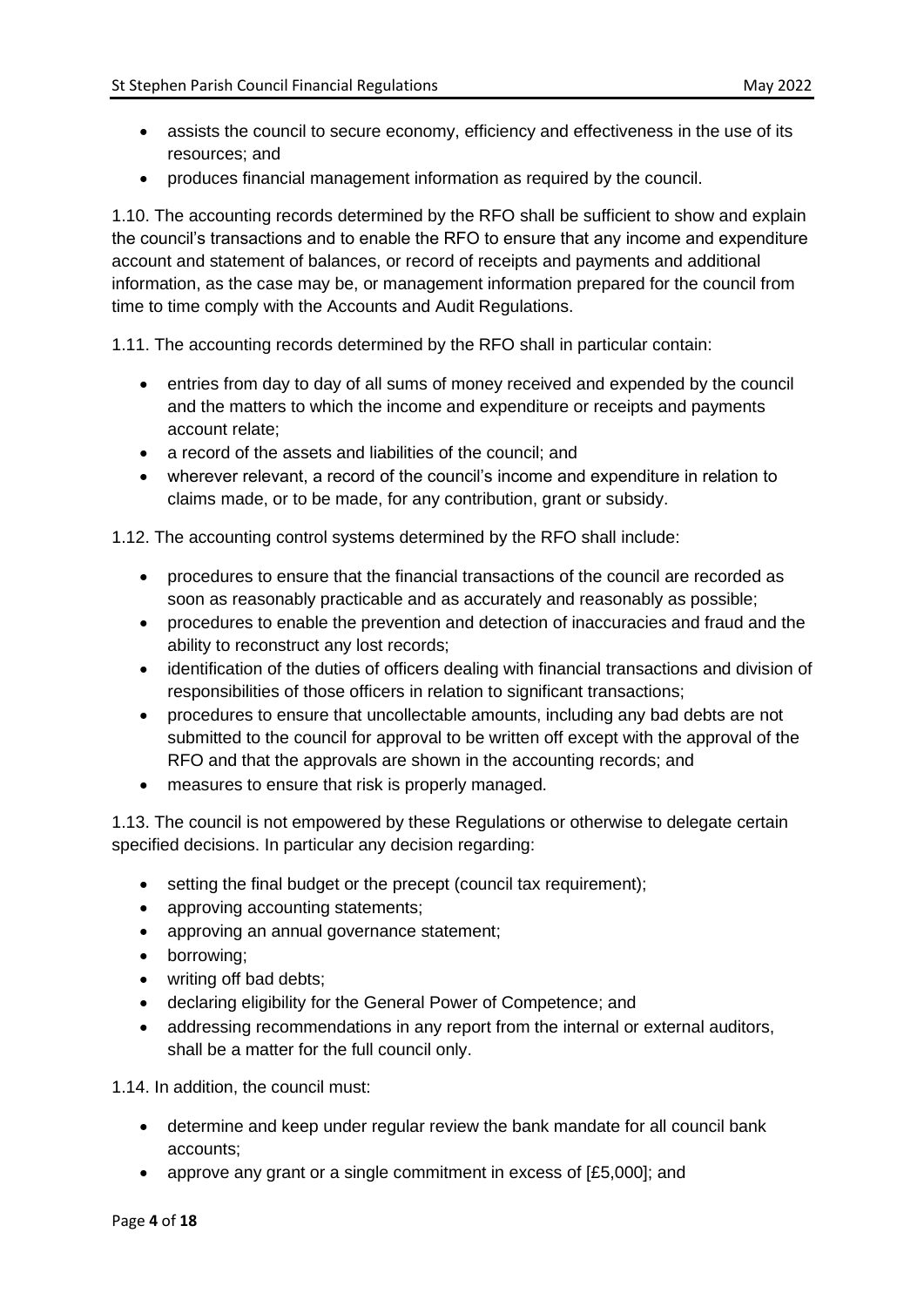• in respect of the annual salary for any employee have regard to recommendations about annual salaries of employees made by the relevant committee in accordance with its terms of reference.

1.15. In these financial regulations, references to the Accounts and Audit Regulations or 'the regulations' shall mean the regulations issued under the provisions of section 27 of the Audit Commission Act 1998, or any superseding legislation, and then in force unless otherwise specified.

In these financial regulations the term 'proper practice' or 'proper practices' shall refer to guidance issued in *Governance and Accountability for Local Councils - a Practitioners' Guide (England)* issued by the Joint Practitioners Advisory Group (JPAG), available from the websites of NALC and the Society for Local Council Clerks (SLCC).

# **2. Accounting and audit (internal and external)**

2.1. All accounting procedures and financial records of the council shall be determined by the RFO in accordance with the Accounts and Audit Regulations, appropriate guidance and proper practices.

2.2. On a regular basis, at least once in each quarter, and at each financial year end, a member other than the Chairman shall be appointed to verify bank reconciliations (for all accounts) produced by the RFO. The member shall sign the reconciliations and the original bank statements (or similar document) as evidence of verification. This activity shall on conclusion be reported, including any exceptions, to and noted by the council [Finance Committee].

2.3. The RFO shall complete the annual statement of accounts, annual report, and any related documents of the council contained in the Annual Return (as specified in proper practices) as soon as practicable after the end of the financial year and having certified the accounts shall submit them and report thereon to the council within the timescales set by the Accounts and Audit Regulations.

2.4. The council shall ensure that there is an adequate and effective system of internal audit of its accounting records, and of its system of internal control in accordance with proper practices. Any officer or member of the council shall make available such documents and records as appear to the council to be necessary for the purpose of the audit and shall, as directed by the council, supply the RFO, internal auditor, or external auditor with such information and explanation as the council considers necessary for that purpose.

2.5. The internal auditor shall be appointed by and shall carry out the work in relation to internal controls required by the council in accordance with proper practices.

2.6. The internal auditor shall:

- be competent and independent of the financial operations of the council;
- report to council in writing, or in person, on a regular basis with a minimum of one annual written report during each financial year;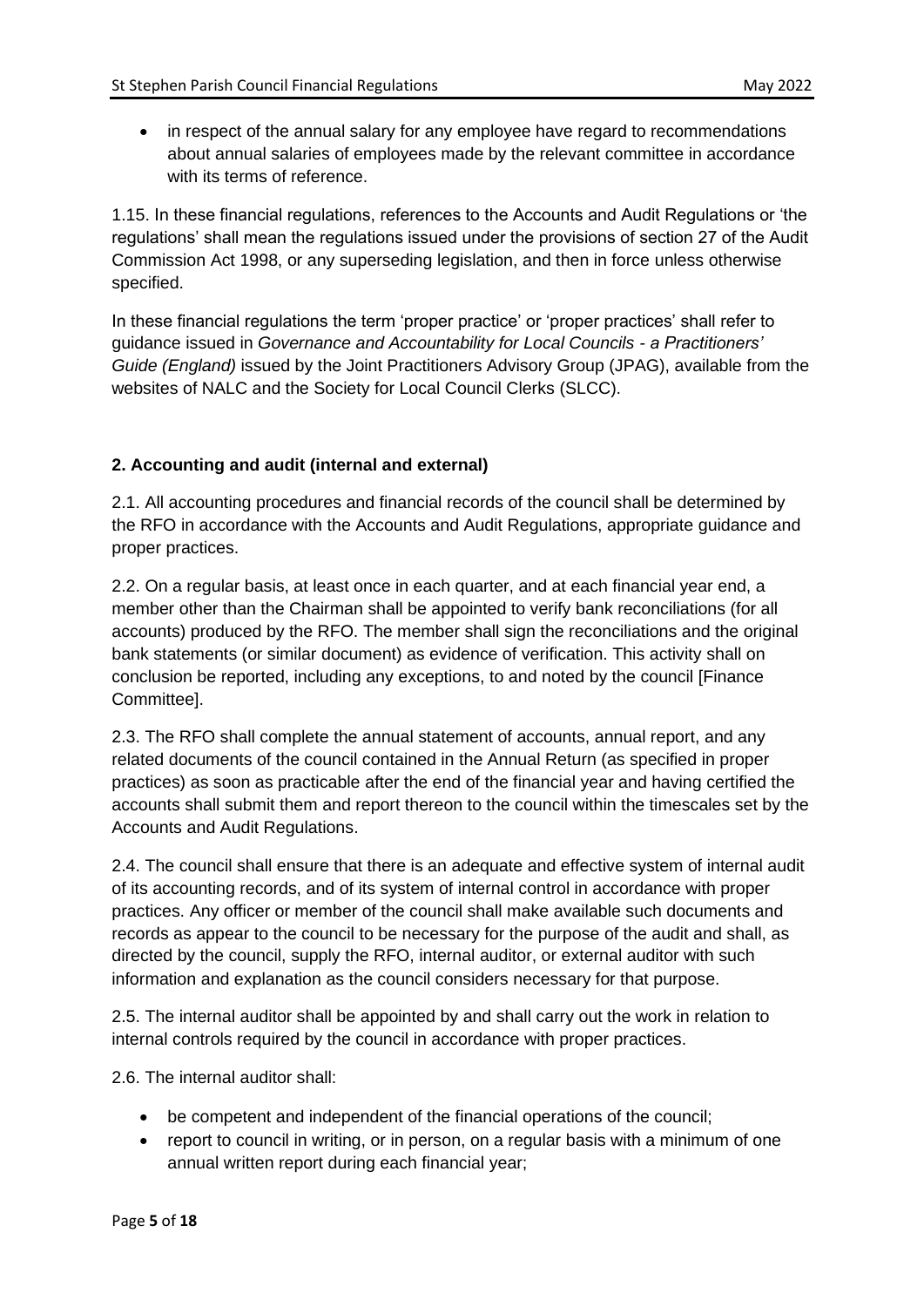- to demonstrate competence, objectivity and independence, be free from any actual or perceived conflicts of interest, including those arising from family relationships; and
- has no involvement in the financial decision making, management or control of the council

2.7. Internal or external auditors may not under any circumstances:

- perform any operational duties for the council;
- initiate or approve accounting transactions; or
- direct the activities of any council employee, except to the extent that such employees have been appropriately assigned to assist the internal auditor.

2.8. For the avoidance of doubt, in relation to internal audit the terms 'independent' and 'independence' shall have the same meaning as is described in proper practices.

2.9. The RFO shall make arrangements for the exercise of electors' rights in relation to the accounts including the opportunity to inspect the accounts, books, and vouchers and display or publish any notices and statements of account required by Audit Commission Act 1998, or any superseding legislation, and the Accounts and Audit Regulations.

2.10. The RFO shall, without undue delay, bring to the attention of all councillors any correspondence or report from internal or external auditors.

# **3. Annual estimates (budget) and forward planning**

[3.1. Each committee (if any) shall review its three-year forecast of revenue and capital receipts and payments. Having regard to the forecast, it shall thereafter formulate and submit proposals for the following financial year to the council not later than the end of [November] each year including any proposals for revising the forecast.]

3.2. The RFO must each year, by no later than [December], prepare detailed estimates of all receipts and payments including the use of reserves and all sources of funding for the following financial year in the form of a budget to be considered by the [finance Committee and the] council.

3.3. The council shall consider annual budget proposals in relation to the council's three year forecast of revenue and capital receipts and payments including recommendations for the use of reserves and sources of funding and update the forecast accordingly.

3.4. The council shall fix the precept (council tax requirement), and relevant basic amount of council tax to be levied for the ensuing financial year not later than by the end of January each year. The RFO shall issue the precept to the billing authority and shall supply each member with a copy of the approved annual budget.

3.5. The approved annual budget shall form the basis of financial control for the ensuing year.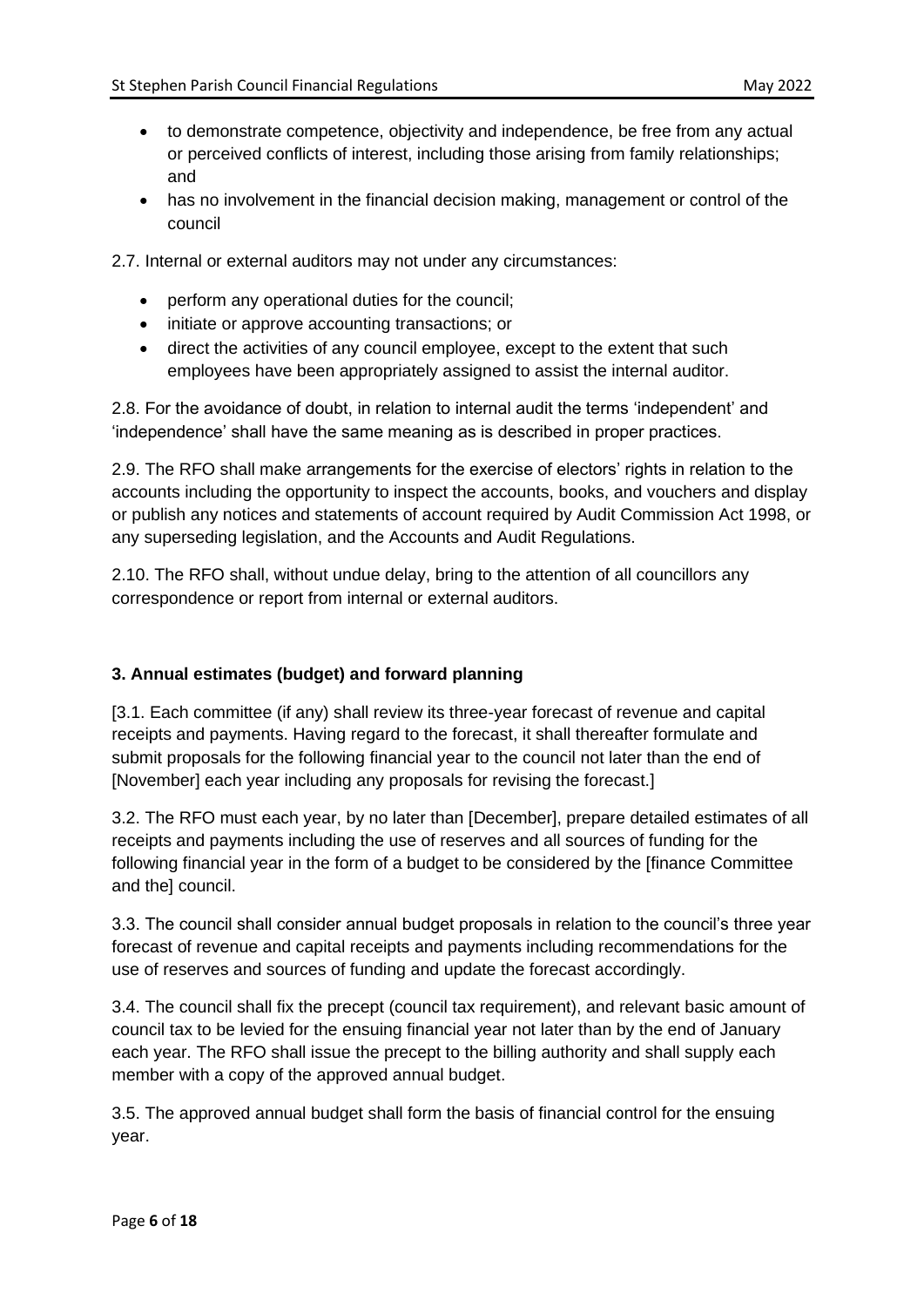# **4. Budgetary control and authority to spend**

4.1. Expenditure on revenue items may be authorised up to the amounts included for that class of expenditure in the approved budget. This authority is to be determined by:

- the council for all items over [£15000];
- a duly delegated committee of the council for items over [£5000] or
- the Clerk, in conjunction with Chairman of Council or Chairman of the appropriate committee, for any items below [£5000].

Such authority is to be evidenced by a minute or by an authorisation slip duly signed by the Clerk, and where necessary also by the appropriate Chairman.

Contracts may not be disaggregated to avoid controls imposed by these regulations.

4.2. No expenditure may be authorised that will exceed the amount provided in the revenue budget for that class of expenditure other than by resolution of the council, or duly delegated committee. During the budget year and with the approval of council having considered fully the implications for public services, unspent and available amounts may be moved to other budget headings or to an earmarked reserve as appropriate ('virement').

4.3. Unspent provisions in the revenue or capital budgets for completed projects shall not be carried forward to a subsequent year.

4.4. The salary budgets are to be reviewed at least annually in [November for the following financial year and such review shall be evidenced by a hard copy schedule signed by the Clerk and the Chairman of Council or relevant committee. The RFO will inform committees of any changes impacting on their budget requirement for the coming year in good time.

4.5. In cases of extreme risk to the delivery of council services, the clerk may authorise revenue expenditure on behalf of the council which in the clerk's judgement it is necessary to carry out. Such expenditure includes repair, replacement or other work, whether or not there is any budgetary provision for the expenditure, subject to a limit of [£10,000]. The Clerk shall report such action to the chairman as soon as possible and to the council as soon as practicable thereafter.

4.6. No expenditure shall be authorised in relation to any capital project and no contract entered into or tender accepted involving capital expenditure unless the council is satisfied that the necessary funds are available and the requisite borrowing approval has been obtained.

4.7. All capital works shall be administered in accordance with the council's standing orders and financial regulations relating to contracts.

4.8. The RFO shall regularly provide the council with a statement of receipts and payments to date under each head of the budgets, comparing actual expenditure to the appropriate date against that planned as shown in the budget. These statements are to be prepared at least at the end of each financial quarter and shall show explanations of material variances. For this purpose "material" shall be in excess of [£1000] or [25%] of the budget, whichever is larger.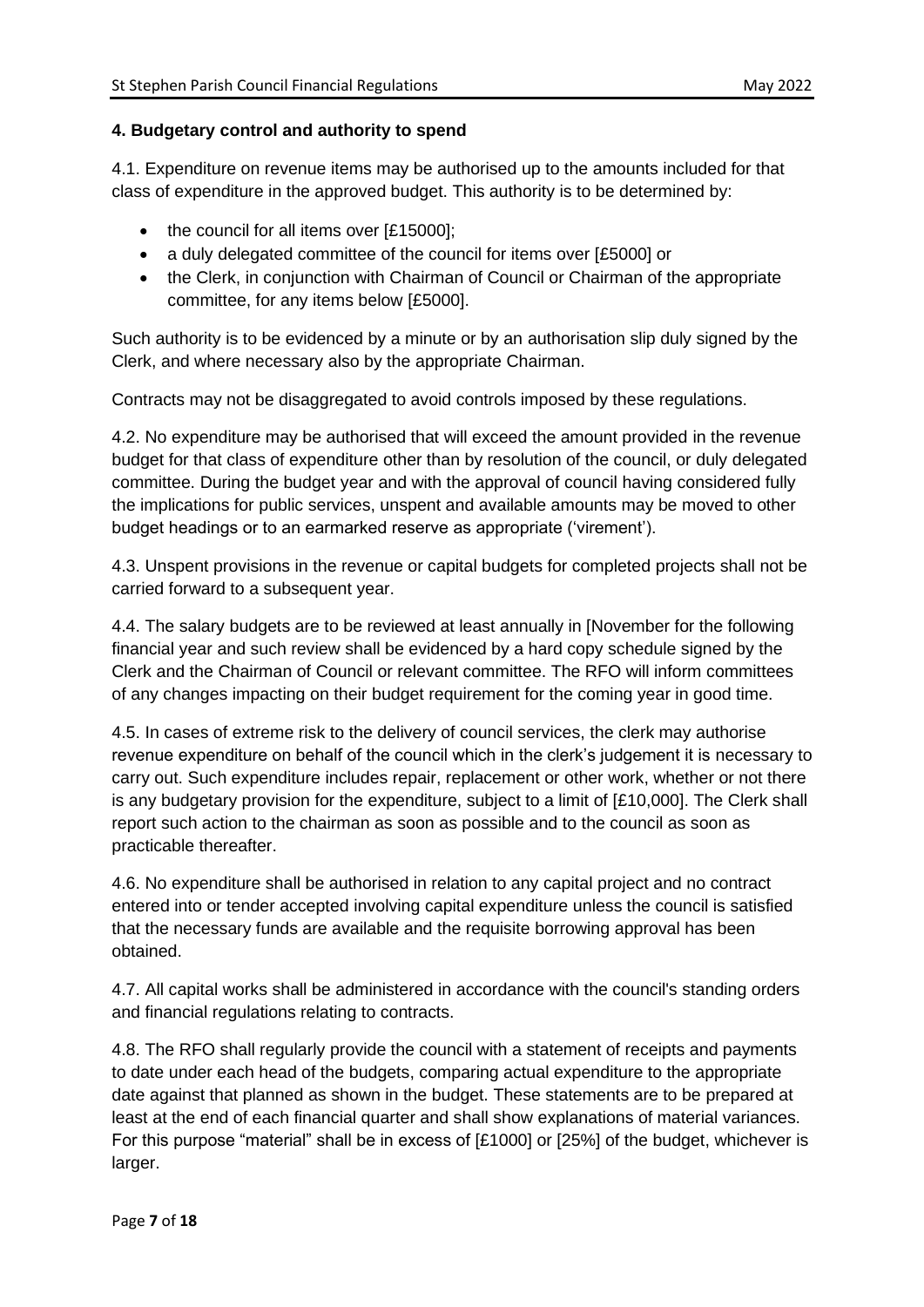4.9. Changes in earmarked reserves shall be approved by council as part of the budgetary control process.

#### **5. Banking arrangements and authorisation of payments**

5.1. The council's banking arrangements, including the bank mandate, shall be made by the RFO and approved by the council; banking arrangements may not be delegated to a committee. They shall be regularly reviewed for safety and efficiency.

5.2. The RFO shall prepare a schedule of payments requiring authorisation, forming part of the Agenda for the Meeting and, together with the relevant invoices, present the schedule to council. The council shall review the schedule for compliance and, having satisfied itself shall authorise payment by a resolution of the council. The approved schedule shall be ruled off and initialled by the Chairman of the Meeting. A detailed list of all payments shall be disclosed within or as an attachment to the minutes of the meeting at which payment was authorised. Personal payments (including salaries, wages, expenses and any payment made in relation to the termination of a contract of employment) may be summarised to remove public access to any personal information.

5.3. All invoices for payment shall be examined, verified and certified by the RFO to confirm that the work, goods or services to which each invoice relates has been received, carried out, examined and represents expenditure previously approved by the council.

5.4. The RFO shall examine invoices for arithmetical accuracy and analyse them to the appropriate expenditure heading. The RFO shall take all steps to pay all invoices submitted, and which are in order, at the next available council meeting.

5.5. The Clerk and RFO shall have delegated authority to authorise the payment of items only in the following circumstances:

a) If a payment is necessary to avoid a charge to interest under the Late Payment of Commercial Debts (Interest) Act 1998, and the due date for payment is before the next scheduled Meeting of council, where the Clerk /RFO certify that there is no dispute or other reason to delay payment, provided that a list of such payments shall be submitted to the next appropriate meeting of council;

b) An expenditure item authorised under 5.6 below (continuing contracts and obligations) provided that a list of such payments shall be submitted to the next appropriate meeting of council or

c) fund transfers within the councils banking arrangements up to the sum of [£10,000], provided that a list of such payments shall be submitted to the next appropriate meeting of council [or finance committee].

5.6. For each financial year the Clerk and RFO shall draw up a list of due payments which arise on a regular basis as the result of a continuing contract, statutory duty, or obligation (such as but not exclusively) Salaries, PAYE and NI, Superannuation Fund and regular maintenance contracts and the like for which may authorise payment for the year provided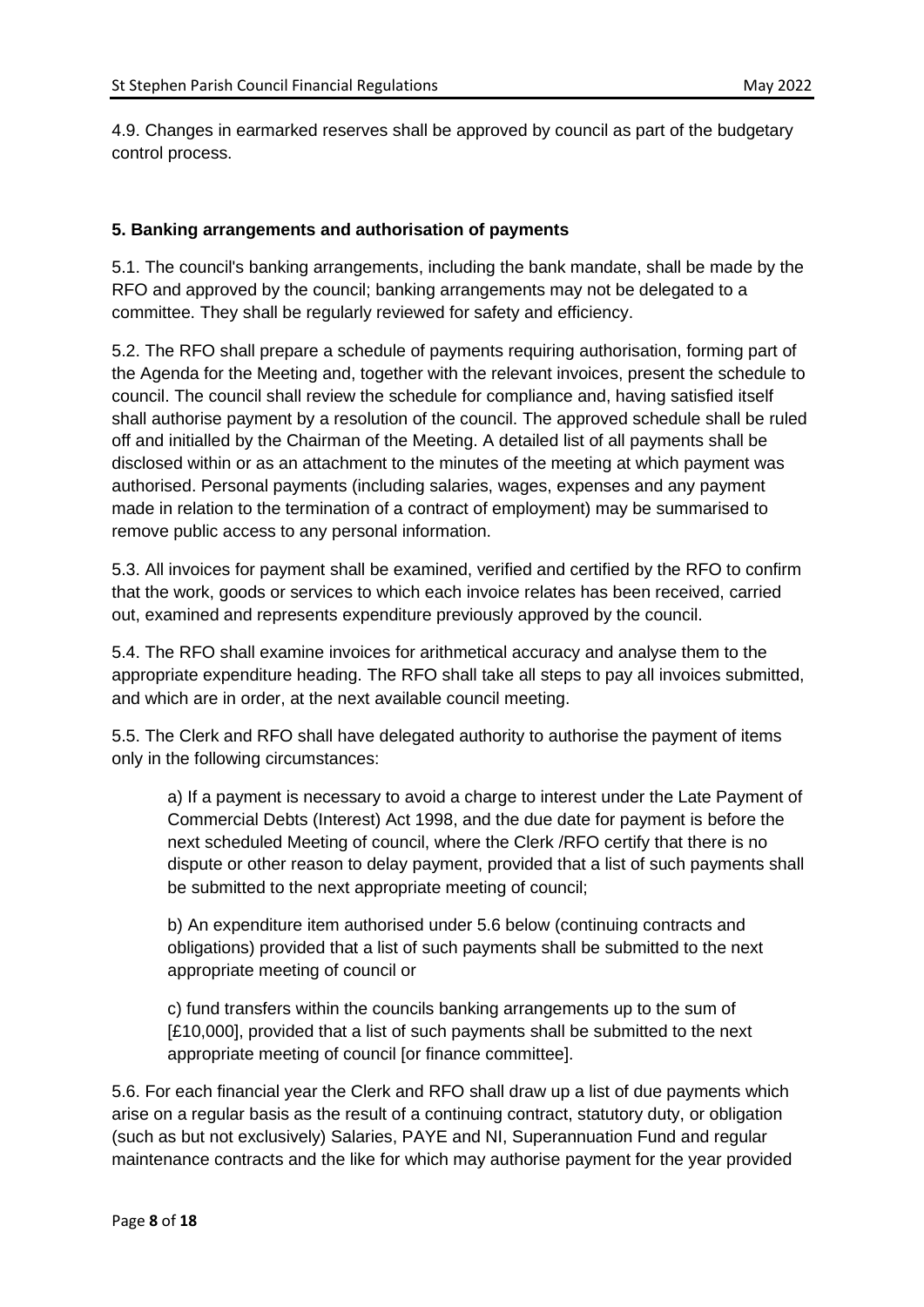that the requirements of regulation 4.1 (Budgetary Controls) are adhered to, provided also that a list of such payments shall be submitted to the next appropriate meeting of council [].

5.7. A record of regular payments made under 5.6 above shall be drawn up and be signed by two members on each and every occasion when payment is authorised - thus controlling the risk of duplicated payments being authorised and / or made.

5.8. In respect of grants a duly authorised committee shall approve expenditure within any limits set by council and in accordance with any policy statement approved by council. Any Revenue or Capital Grant in excess of £5,000 shall before payment, be subject to ratification by resolution of the council.

5.9. Members are subject to the Code of Conduct that has been adopted by the council and shall comply with the Code and Standing Orders when a decision to authorise or instruct payment is made in respect of a matter in which they have a disclosable pecuniary or other interest, unless a dispensation has been granted.

5.10. The council will aim to rotate the duties of members in these Regulations so that onerous duties are shared out as evenly as possible over time.

5.11. Any changes in the recorded details of suppliers, such as bank account records, shall be approved in writing by a Member.

# **6. Instructions for the making of payments**

6.1. The council will make safe and efficient arrangements for the making of its payments.

6.2. Following authorisation under Financial Regulation 5 above, the council, a duly delegated committee or, if so delegated, the Clerk or RFO shall give instruction that a payment shall be made.

6.3. All payments shall be affected by cheque or other instructions to the council's bankers, or otherwise, in accordance with a resolution of council.

6.4. Cheques or orders for payment drawn on the bank account in accordance with the schedule as presented to council or committee shall be signed by two member[s] of council [and countersigned by the Clerk,] in accordance with a resolution instructing that payment. A member who is a bank signatory, having a connection by virtue of family or business relationships with the beneficiary of a payment, should not, under normal circumstances, be a signatory to the payment in question.

6.5. To indicate agreement of the details shown on the cheque or order for payment with the counterfoil and the invoice or similar documentation, the signatories shall each also initial the cheque counterfoil.

6.6. Cheques or orders for payment shall not normally be presented for signature other than at a council or committee meeting (including immediately before or after such a meeting). Any signatures obtained away from such meetings shall be reported to the council at the next convenient meeting.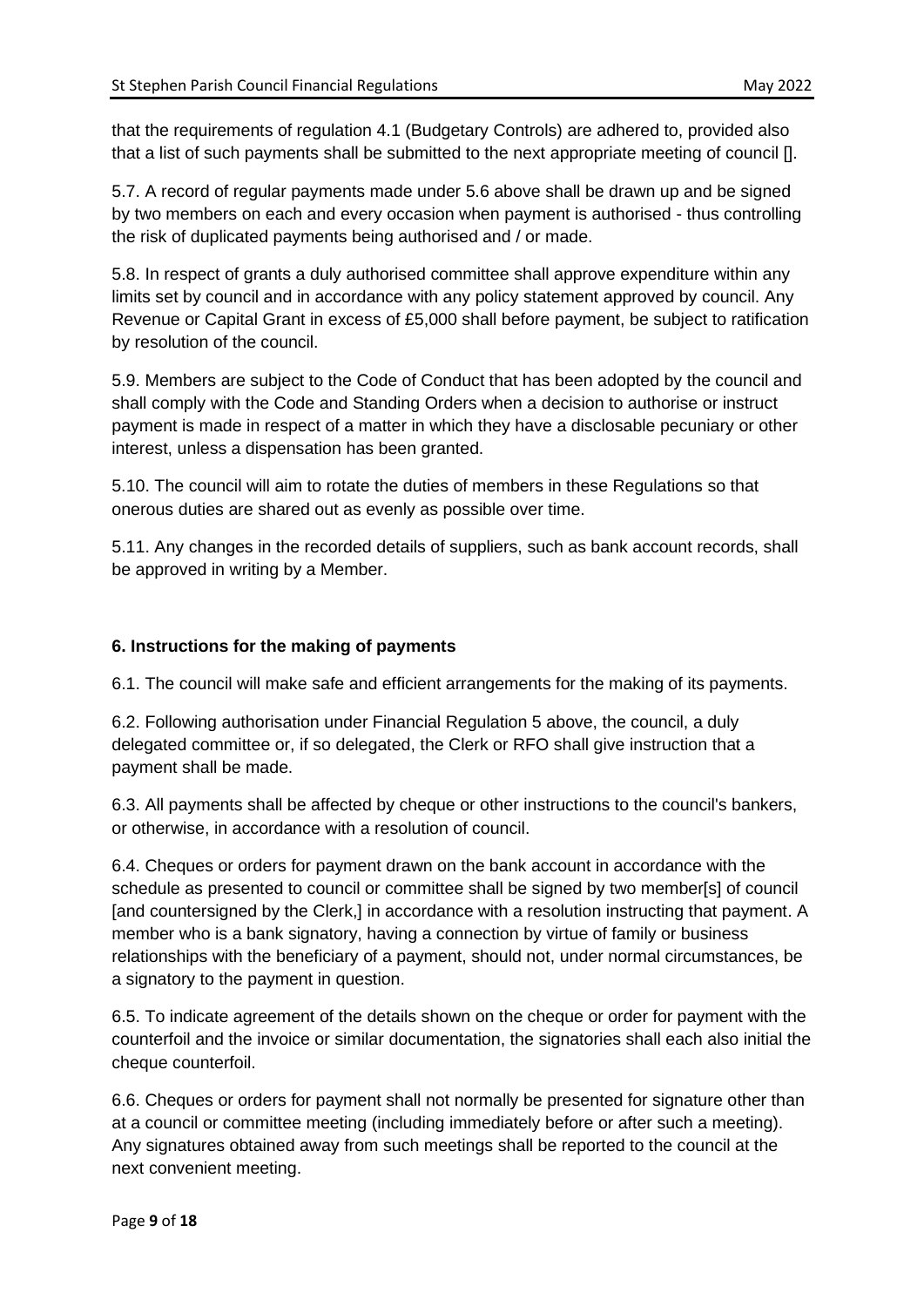6.7. If thought appropriate by the council, payment for utility supplies (energy, telephone and water) and any National Non-Domestic Rates may be made by variable direct debit provided that the instructions are signed by two members and any payments are reported to council as made. The approval of the use of a variable direct debit shall be renewed by resolution of the council at least every two years.

6.8. If thought appropriate by the council, payment for certain items (principally salaries) may be made by banker's standing order provided that the instructions are signed, or otherwise evidenced by two members are retained and any payments are reported to council as made. The approval of the use of a banker's standing order shall be renewed by resolution of the council at least every two years.

6.9. If thought appropriate by the council, payment for certain items may be made by BACS or CHAPS methods provided that the instructions for each payment are signed, or otherwise evidenced, by two authorised bank signatories, are retained and any payments are reported to council as made. The approval of the use of BACS or CHAPS shall be renewed by resolution of the council at least every two years.

6.10. If thought appropriate by the council payment for certain items may be made by internet banking transfer provided evidence is retained showing which members approved the payment.

6.11. Where a computer requires use of a personal identification number (PIN) or other password(s), for access to the council's records on that computer, a note shall be made of the PIN and Passwords and shall be handed to and retained by the Chairman of Council in a sealed dated envelope. This envelope may not be opened other than in the presence of two other councillors. After the envelope has been opened, in any circumstances, the PIN and / or passwords shall be changed as soon as practicable. The fact that the sealed envelope has been opened, in whatever circumstances, shall be reported to all members immediately and formally to the next available meeting of the council. This will not be required for a member's personal computer used only for remote authorisation of bank payments.

6.12. No employee or councillor shall disclose any PIN or password, relevant to the working of the council or its bank accounts, to any person not authorised in writing by the council or a duly delegated committee.

6.13. Regular back-up copies of the records on any computer shall be made and shall be stored securely away from the computer in question, and preferably off site.

6.14. The council, and any members using computers for the council's financial business, shall ensure that anti-virus, anti-spyware and firewall software with automatic updates, together with a high level of security, is used.

6.15. Where internet banking arrangements are made with any bank, the Clerk/RFO shall be appointed as the Service Administrator. The bank mandate approved by the council shall identify a number of councillors who will be authorised to approve transactions on those accounts. The bank mandate will state clearly the amounts of payments that can be instructed by the use of the Service Administrator alone, or by the Service Administrator with a stated number of approvals.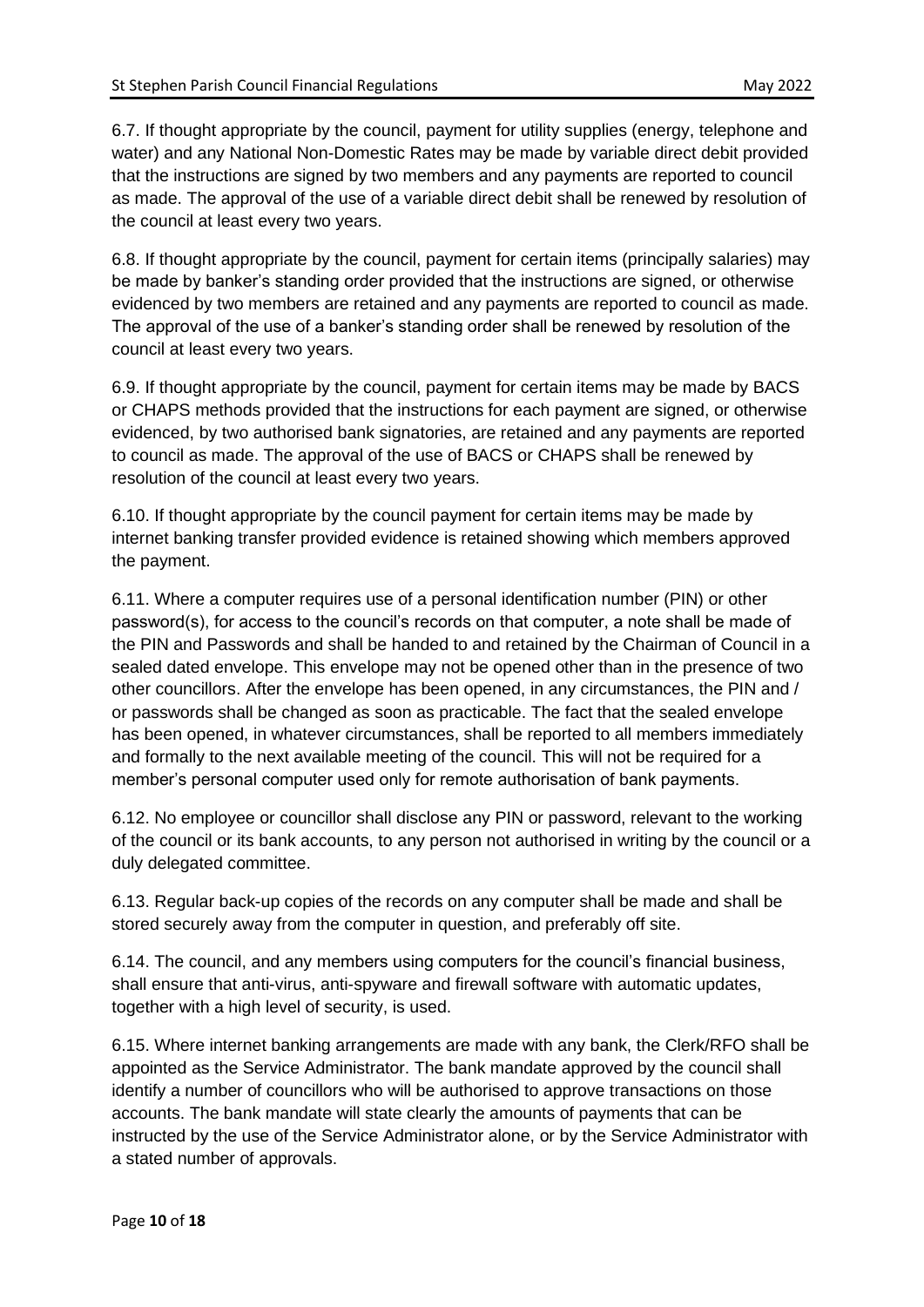6.16. Access to any internet banking accounts will be directly to the access page (which may be saved under "favourites"), and not through a search engine or e-mail link. Remembered or saved passwords facilities must not be used on any computer used for council banking work. Breach of this Regulation will be treated as a very serious matter under these regulations.

6.17. Changes to account details for suppliers, which are used for internet banking may only be changed on written hard copy notification by the supplier and supported by hard copy authority for change signed by [two of] the Clerk / RFO] and subsequently [two one members]. A programme of regular checks of standing data with suppliers will be followed.

6.18. Any Debit Card issued for use will be specifically restricted to the Clerk [and Assistant Clerk] and will also be restricted to a single transaction maximum value of [£5000] unless authorised by council or finance committee in writing before any order is placed.

6.19. A pre-paid debit card may be issued to employees with varying limits. These limits will be set by the council [Finance Committee]. Transactions and purchases made will be reported to the [council] and authority for topping-up shall be at the discretion of the Finance Committee].

6.20. Any corporate credit card or trade card account opened by the council will be specifically restricted to use by the Clerk/RFO and shall be subject to automatic payment in full at each month-end. Personal credit or debit cards of members or staff shall not be used under any circumstances.

6.21. The council will not maintain any form of cash float. All cash received must be banked intact. Any payments made in cash by the Clerk/RFO (for example for postage or minor stationery items) shall be refunded on a regular basis, at least quarterly.

# **7. Payment of salaries**

7.1. As an employer, the council shall make arrangements to meet fully the statutory requirements placed on all employers by PAYE and National Insurance legislation. The payment of all salaries shall be made in accordance with payroll records and the rules of PAYE and National Insurance currently operating, and salary rates shall be as agreed by council, or duly delegated committee.

7.2. Payment of salaries and payment of deductions from salary such as may be required to be made for tax, national insurance and pension contributions, or similar statutory or discretionary deductions must be made in accordance with the payroll records and on the appropriate dates stipulated in employment contracts, provided that each payment is reported to the next available council meeting, as set out in these regulations above.

7.3. No changes shall be made to any employee's pay, emoluments, or terms and conditions of employment without the prior consent of the [council] [HR committee].

7.4. Each and every payment to employees of net salary and to the appropriate creditor of the statutory and discretionary deductions shall be recorded in a separate confidential record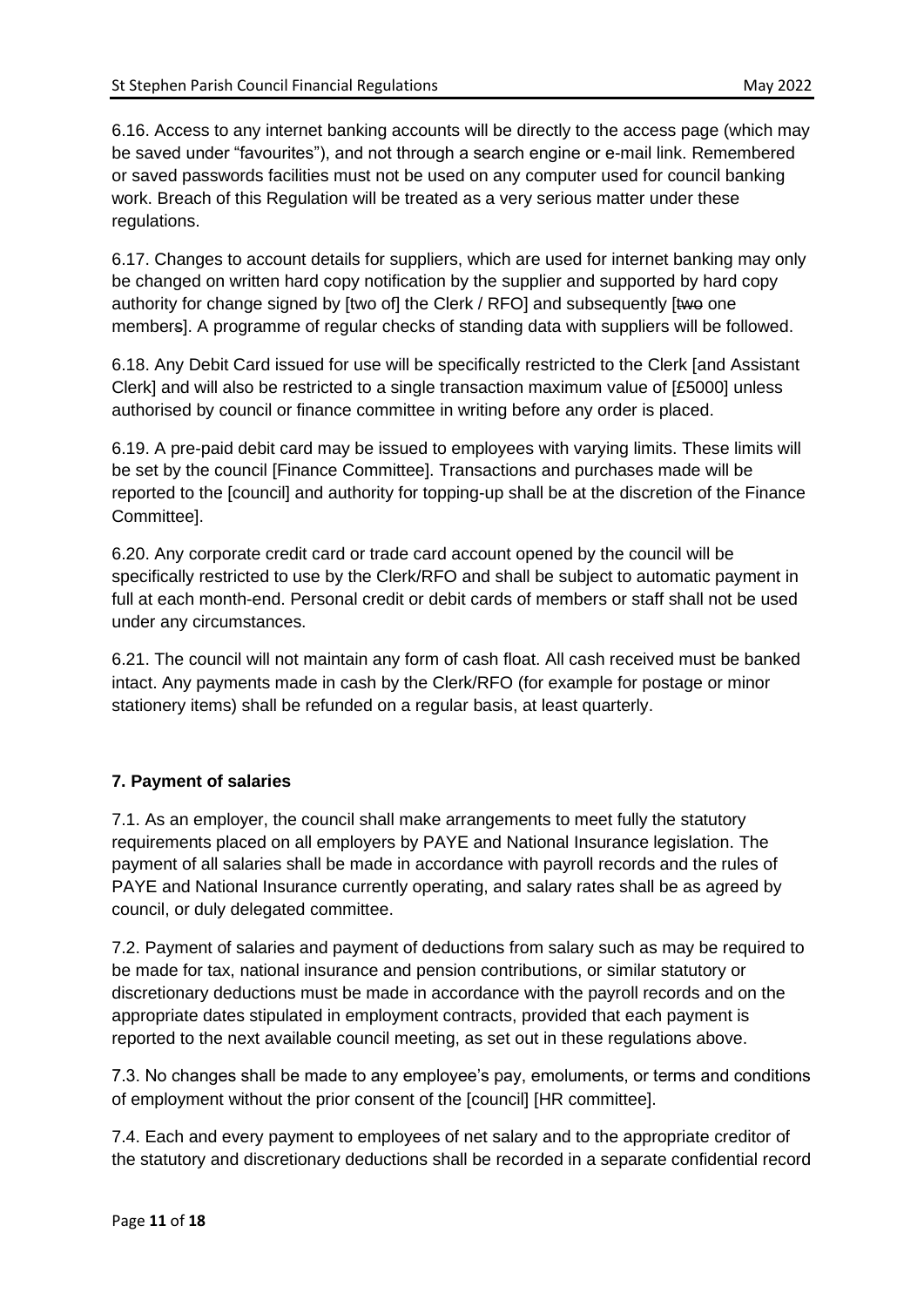(confidential cash book). This confidential record is not open to inspection or review (under the Freedom of Information Act 2000 or otherwise) other than:

a) by any councillor who can demonstrate a need to know;

b) by the internal auditor;

c) by the external auditor; or

d) by any person authorised under Audit Commission Act 1998, or any superseding legislation.

7.5. The total of such payments in each calendar month shall be reported with all other payments as made as may be required under these Financial Regulations, to ensure that only payments due for the period have actually been paid.

7.6. An effective system of personal performance management should be maintained for the senior officers.

7.7. Any termination payments shall be supported by a clear business case and reported to the council. Termination payments shall only be authorised by council.

7.8. Before employing interim staff, the council must consider a full business case.

#### **8. Loans and investments**

8.1. All borrowings shall be affected in the name of the council, after obtaining any necessary borrowing approval. Any application for borrowing approval shall be approved by Council as to terms and purpose. The application for borrowing approval, and subsequent arrangements for the loan shall only be approved by full council.

8.2. Any financial arrangement which does not require formal borrowing approval from the Secretary of State/Welsh Assembly Government (such as Hire Purchase or Leasing of tangible assets) shall be subject to approval by the full council. In each case a report in writing shall be provided to council in respect of value for money for the proposed transaction.

8.3. The council will arrange with the council's banks and investment providers for the sending of a copy of each statement of account to the Chairman of the council at the same time as one is issued to the Clerk/RFO.

8.4. All loans and investments shall be negotiated in the name of the council and shall be for a set period in accordance with council policy.

8.5. The council shall consider the need for an Investment Strategy and Policy which, if drawn up, shall be in accordance with relevant regulations, proper practices and guidance. Any Strategy and Policy shall be reviewed by the council at least annually.

8.6. All investments of money under the control of the council shall be in the name of the council.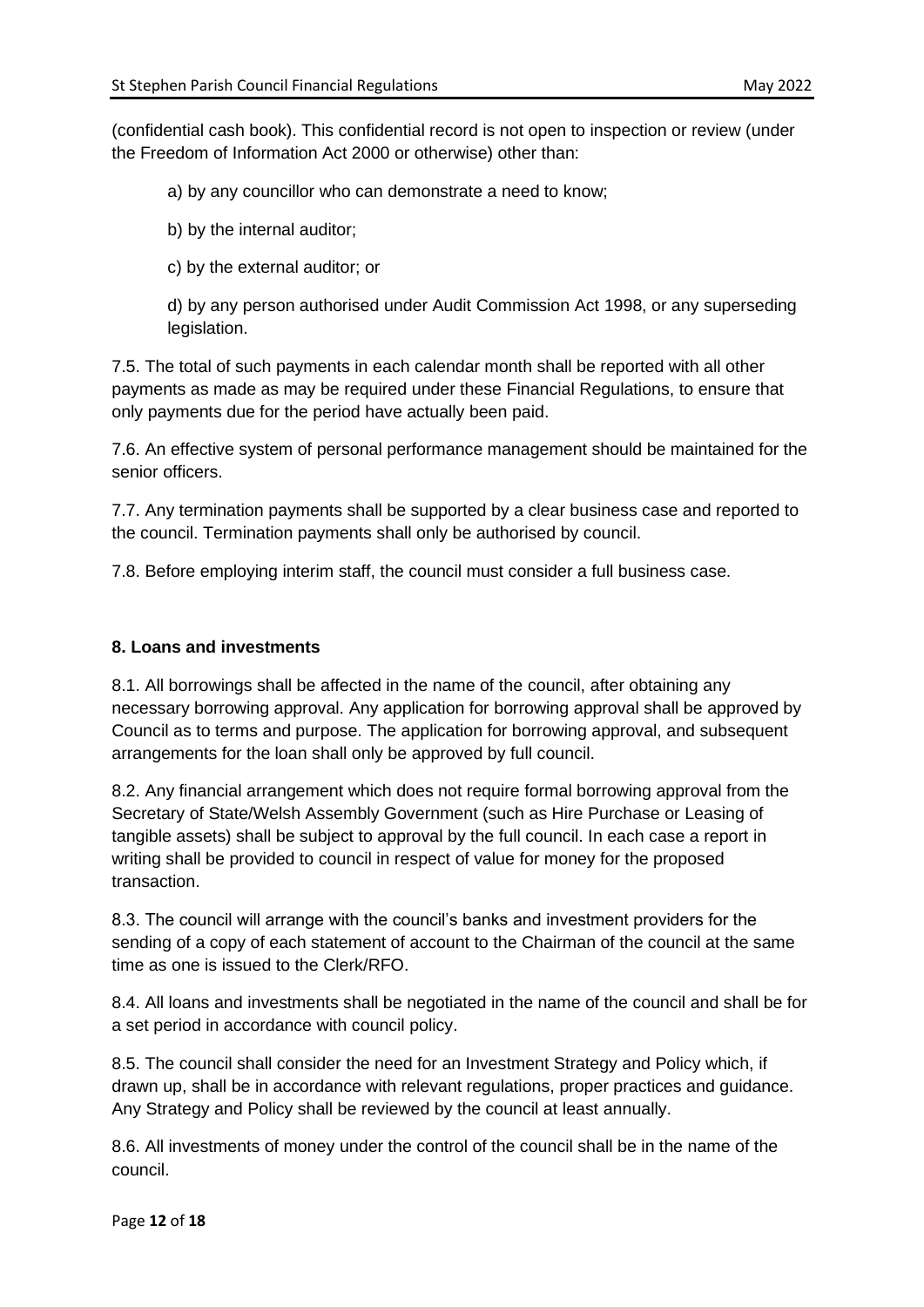8.7. All investment certificates and other documents relating thereto shall be retained in the custody of the RFO.

8.8. Payments in respect of short term or long-term investments, including transfers between bank accounts held in the same bank, or branch, shall be made in accordance with Regulation 5 (Authorisation of payments) and Regulation 6 (Instructions for payments).

## **9. Income**

9.1. The collection of all sums due to the council shall be the responsibility of and under the supervision of the RFO.

9.2. Particulars of all charges to be made for work done, services rendered or goods supplied shall be agreed annually by the council, notified to the RFO and the RFO shall be responsible for the collection of all accounts due to the council.

9.3. The council will review all fees and charges at least annually, following a report of the Clerk.

9.4. Any sums found to be irrecoverable and any bad debts shall be reported to the council and shall be written off in the year.

9.5. All sums received on behalf of the council shall be banked intact as directed by the RFO. In all cases, all receipts shall be deposited with the council's bankers with such frequency as the RFO considers necessary.

9.6. The origin of each receipt shall be entered on the paying-in slip.

9.7. Personal cheques shall not be cashed out of money held on behalf of the council.

9.8. The RFO shall promptly complete any VAT Return that is required. Any repayment claim due in accordance with VAT Act 1994 section 33 shall be made at least annually coinciding with the financial year end.

9.9. Where any significant sums of cash are regularly received by the council, the RFO shall take such steps as are agreed by the council to ensure that more than one person is present when the cash is counted in the first instance, that there is a reconciliation to some form of control such as ticket issues, and that appropriate care is taken in the security and safety of individuals banking such cash.

[9.10. Any income arising which is the property of a charitable trust shall be paid into a charitable bank account. Instructions for the payment of funds due from the charitable trust to the council (to meet expenditure already incurred by the authority) will be given by the Managing Trustees of the charity meeting separately from any council meeting (see also Regulation 16 below).]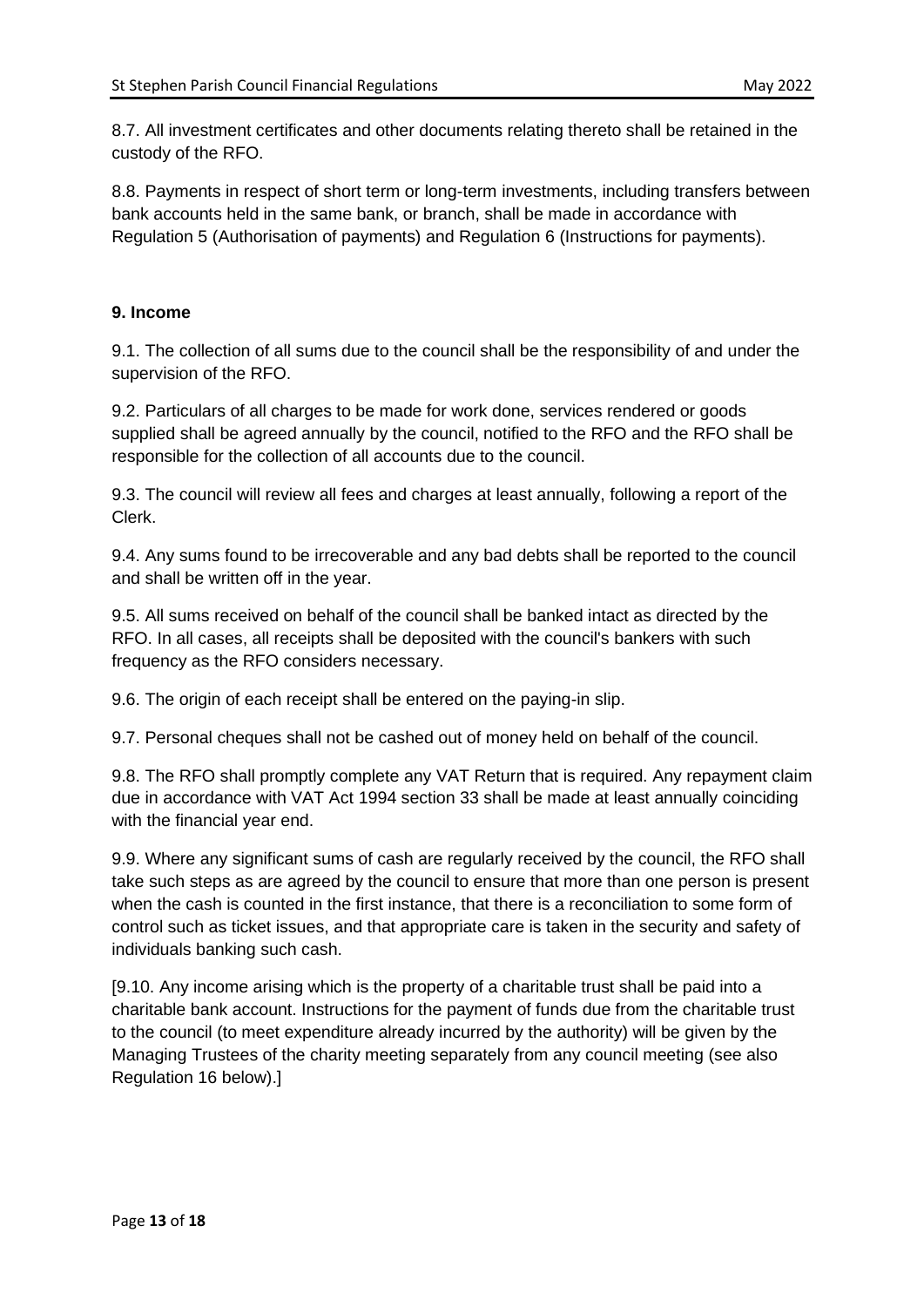## **10. Orders for work, goods and services**

10.1. An official order or letter shall be issued for all work, goods and services unless a formal contract is to be prepared or an official order would be inappropriate. Copies of orders shall be retained.

10.2. Order books shall be controlled by the RFO.

10.3. All members and officers are responsible for obtaining value for money at all times. An officer issuing an official order shall ensure as far as reasonable and practicable that the best available terms are obtained in respect of each transaction, usually by obtaining three or more quotations or estimates from appropriate suppliers, subject to any de minimis provisions in Regulation 11.1 below.

10.4. A member may not issue an official order or make any contract on behalf of the council.

10.5. The RFO shall verify the lawful nature of any proposed purchase before the issue of any order, and in the case of new or infrequent purchases or payments, the RFO shall ensure that the statutory authority shall be reported to the meeting at which the order is approved so that the minutes can record the power being used.

## **11. Contracts**

11.1. Procedures as to contracts are laid down as follows:

a) Every contract shall comply with these financial regulations, and no exceptions shall be made otherwise than in an emergency provided that this regulation need not apply to contracts which relate to items (i) to (vi) below:

i. for the supply of gas, electricity, water, sewerage and telephone services;

ii. for specialist services such as are provided by legal professionals acting in disputes;

iii. for work to be executed or goods or materials to be supplied which consist of repairs to or parts for existing machinery or equipment or plant;

iv. for work to be executed or goods or materials to be supplied which constitute an extension of an existing contract by the council;

v. for additional audit work of the external auditor up to an estimated value of £500 (in excess of this sum the Clerk /RFO shall act after consultation with the Chairman and Vice Chairman of council); and

vi. for goods or materials proposed to be purchased which are proprietary articles and / or are only sold at a fixed price.

b) Where the council intends to procure or award a public supply contract, public service contract or public works contract as defined by The Public Contracts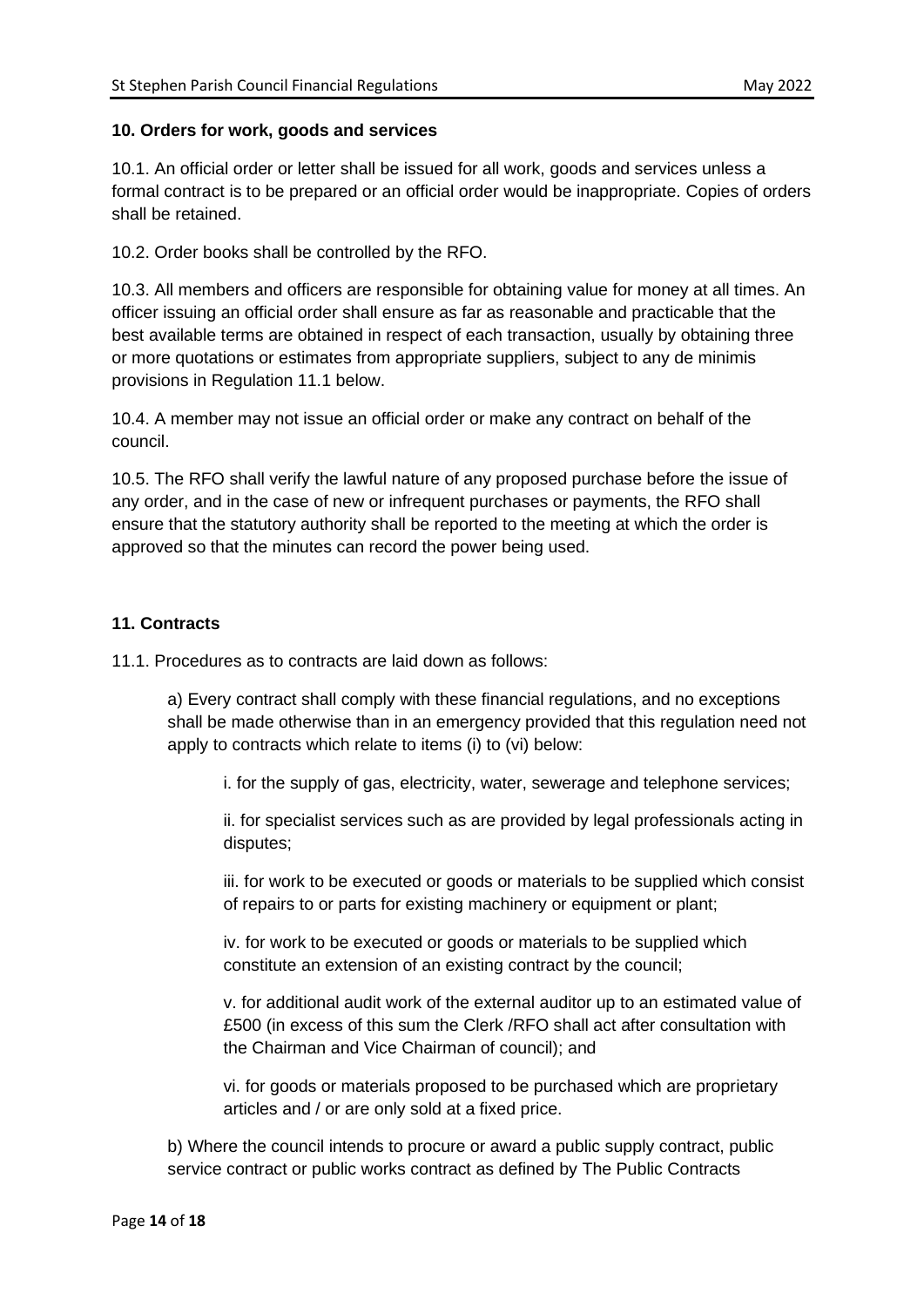Regulations 2015 ("the Regulations") which is valued at £25,000 or more, the council shall comply with the relevant requirements of the Regulations<sup>2</sup>.

c) The full requirements of The Regulations, as applicable, shall be followed in respect of the tendering and award of a public supply contract, public service contract or public works contract which exceed thresholds in The Regulations set by the Public Contracts Directive 2014/24/EU (which may change from time to time)<sup>3</sup>.

d) When applications are made to waive financial regulations relating to contracts to enable a price to be negotiated without competition the reason shall be embodied in a recommendation to the council.

e) Such invitation to tender shall state the general nature of the intended contract and the Clerk shall obtain the necessary technical assistance to prepare a specification in appropriate cases. The invitation shall in addition state that tenders must be addressed to the Clerk in the ordinary course of post. Each tendering firm shall be supplied with a specifically marked envelope in which the tender is to be sealed and remain sealed until the prescribed date for opening tenders for that contract.

f) All sealed tenders shall be opened at the same time on the prescribed date by the Clerk in the presence of at least one member of council.

g) Any invitation to tender issued under this regulation shall be subject to Standing Orders[18], <sup>4</sup>[insert reference of the council's relevant standing order] and shall refer to the terms of the Bribery Act 2010.

h) When it is to enter into a contract of less than £25,000 in value for the supply of goods or materials or for the execution of works or specialist services other than such goods, materials, works or specialist services as are excepted as set out in paragraph (a) the Clerk or RFO shall obtain 3 quotations (priced descriptions of the proposed supply); where the value is below [£3,000] and above [£500] the Clerk or RFO shall strive to obtain 3 estimates. Otherwise, Regulation 10.3 above shall apply.

i) The council shall not be obliged to accept the lowest or any tender, quote or estimate.

j) Should it occur that the council, or duly delegated committee, does not accept any tender, quote or estimate, the work is not allocated and the council requires further pricing, provided that the specification does not change, no person shall be permitted to submit a later tender, estimate or quote who was present when the original decision-making process was being undertaken.

 $2$  The Regulations require councils to use the Contracts Finder website to advertise contract opportunities, set out the procedures to be followed in awarding new contracts and to publicise the award of new contracts

<sup>&</sup>lt;sup>3</sup> Thresholds currently applicable are:

a) For public supply and public service contracts (£181,302)

b) For public works contracts (£4,551,413) <sup>4</sup> Based on NALC's Model Standing Order 18d ©NALC 2018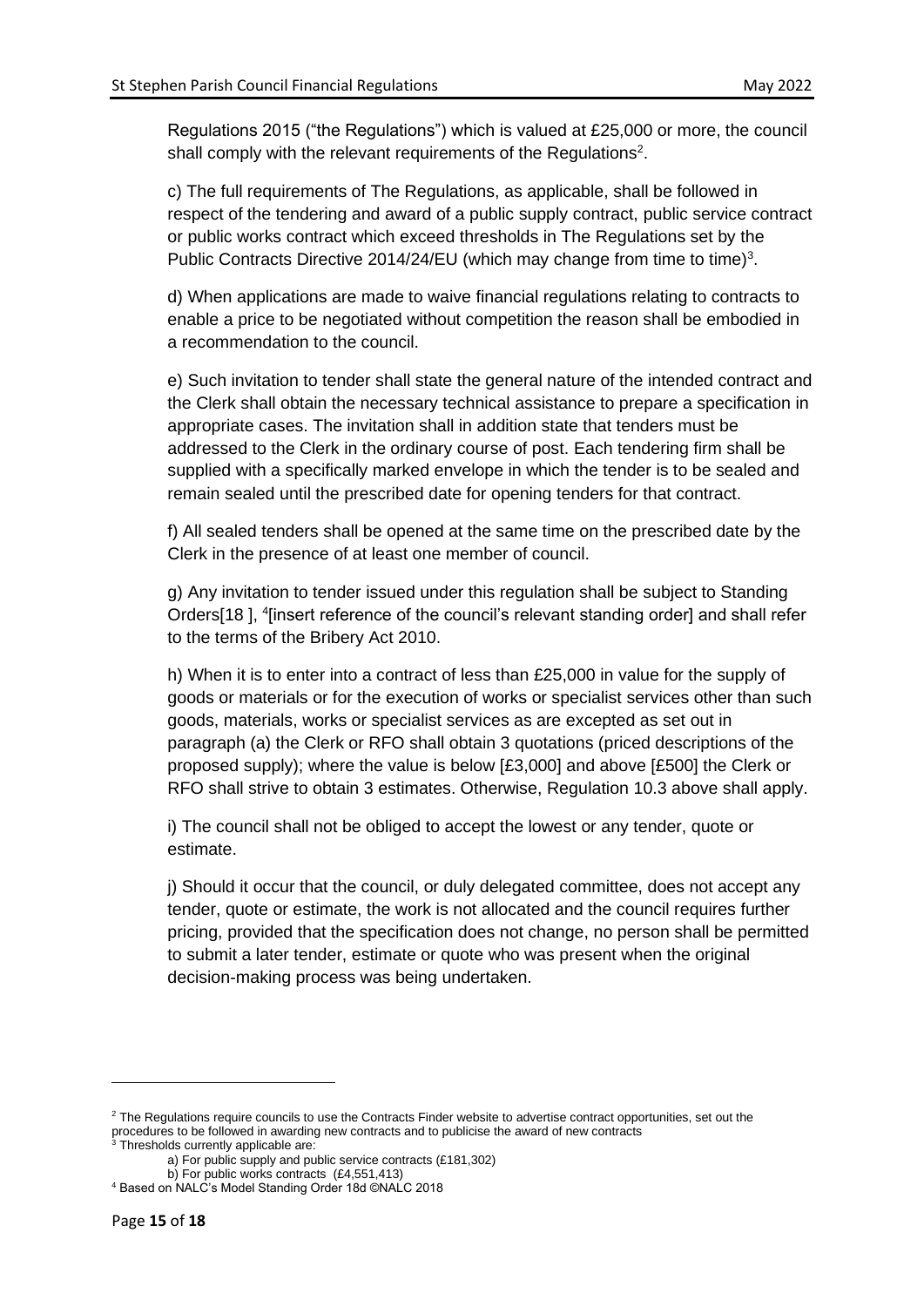# **[12. Payments under contracts for building or other construction works]**

[12.1. Payments on account of the contract sum shall be made within the time specified in the contract by the RFO upon authorised certificates of the architect or other consultants engaged to supervise the contract (subject to any percentage withholding as may be agreed in the particular contract).]

[12.2. Where contracts provide for payment by instalments the RFO shall maintain a record of all such payments. In any case where it is estimated that the total cost of work carried out under a contract, excluding agreed variations, will exceed the contract sum of 5% or more a report shall be submitted to the council.]

[12.3. Any significant variation to a contract or addition to or omission from a contract must be approved by the council and Clerk to the contractor in writing, the council being informed where the final cost is likely to exceed the financial provision.]

# **13. Stores and equipment**

13.1. The officer in charge of each section shall be responsible for the care and custody of stores and equipment in that section.

13.2. Delivery notes shall be obtained in respect of all goods received into store or otherwise delivered and goods must be checked as to order and quality at the time delivery is made.

13.3. Stocks shall be kept at the minimum levels consistent with operational requirements.

13.4. The RFO shall be responsible for periodic checks of stocks and stores at least annually.

# **14. Assets, properties and estates**

14.1. The Clerk shall make appropriate arrangements for the custody of all title deeds and Land Registry Certificates of properties held by the council. The RFO shall ensure a record is maintained of all properties held by the council, recording the location, extent, plan, reference, purchase details, nature of the interest, tenancies granted, rents payable and purpose for which held in accordance with Accounts and Audit Regulations.

14.2. No tangible moveable property shall be purchased or otherwise acquired, sold, leased or otherwise disposed of, without the authority of the council, together with any other consents required by law, save where the estimated value of any one item of tangible movable property does not exceed [£250].£500

14.3. No real property (interests in land) shall be sold, leased or otherwise disposed of without the authority of the council, together with any other consents required by law. In each case a report in writing shall be provided to council in respect of valuation and surveyed condition of the property (including matters such as planning permissions and covenants) together with a proper business case (including an adequate level of consultation with the electorate).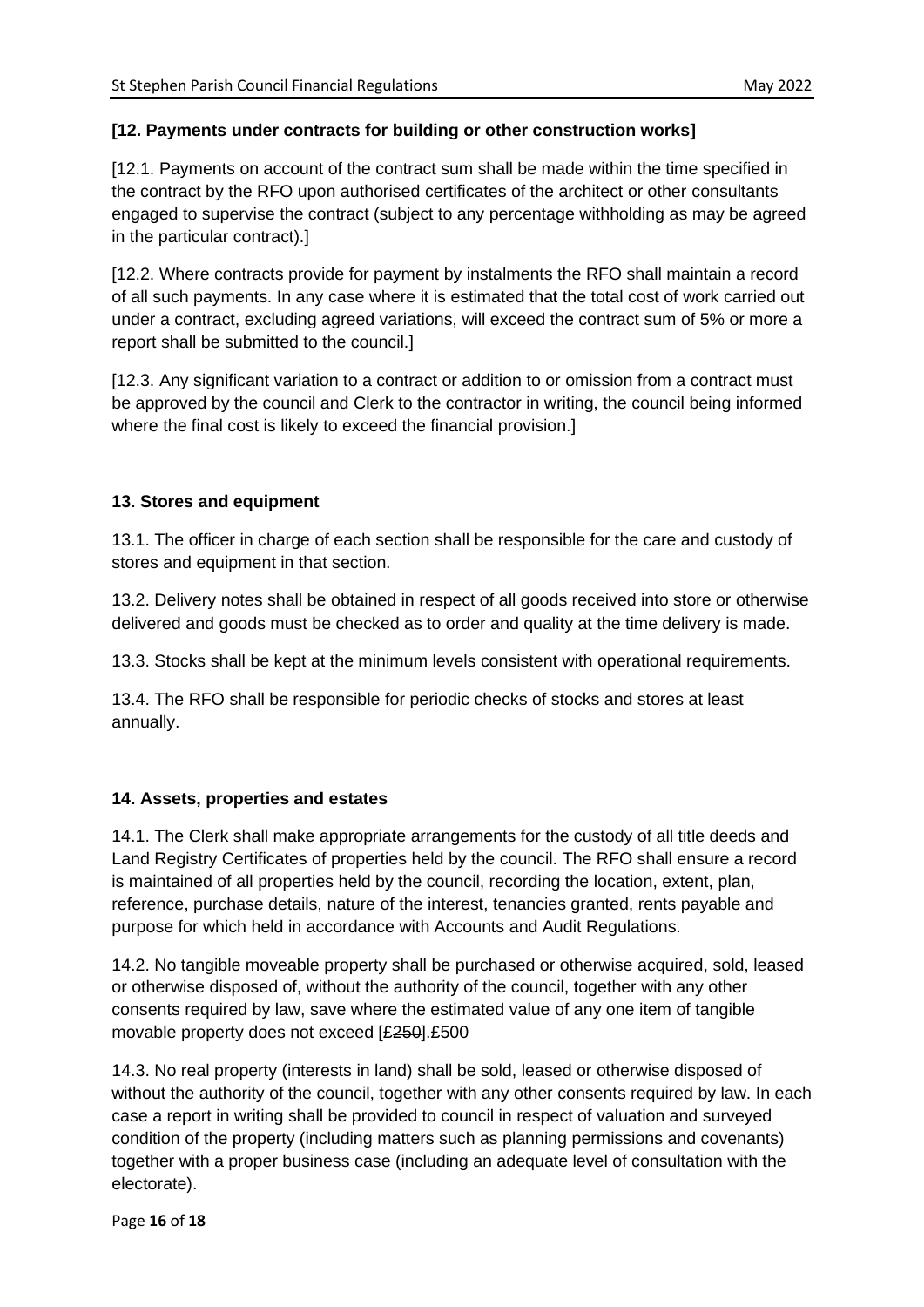14.4. No real property (interests in land) shall be purchased or acquired without the authority of the full council. In each case a report in writing shall be provided to council in respect of valuation and surveyed condition of the property (including matters such as planning permissions and covenants) together with a proper business case (including an adequate level of consultation with the electorate).

14.5. Subject only to the limit set in Regulation 14.2 above, no tangible moveable property shall be purchased or acquired without the authority of the full council. In each case a report in writing shall be provided to council with a full business case.

14.6. The RFO shall ensure that an appropriate and accurate Register of Assets and Investments is kept up to date. The continued existence of tangible assets shown in the Register shall be verified at least annually, possibly in conjunction with a health and safety inspection of assets.

## **15. Insurance**

15.1. Following the annual risk assessment (per Regulation 17), the RFO shall effect all insurances and negotiate all claims on the council's insurers.

[15.2. The Clerk /RFO to be notified of all new risks, properties or vehicles which require to be insured and of any alterations affecting existing insurances.]

15.3. The RFO shall keep a record of all insurances effected by the council and the property and risks covered thereby and annually review it.

15.4. The RFO shall be notified of any loss liability or damage or of any event likely to lead to a claim and shall report these to council at the next available meeting.

15.5. All appropriate members and employees of the council shall be included in a suitable form of security or fidelity guarantee insurance which shall cover the maximum risk exposure as determined [annually] by the HR committee and subsequently Full Council.

# **16. [Charities]**

[16.1. Where the council is sole managing trustee of a charitable body the Clerk and RFO shall ensure that separate accounts are kept of the funds held on charitable trusts and separate financial reports made in such form as shall be appropriate, in accordance with Charity Law and legislation, or as determined by the Charity Commission. The Clerk and RFO shall arrange for any audit or independent examination as may be required by Charity Law or any Governing Document.]

#### **17. Risk management**

17.1. The council is responsible for putting in place arrangements for the management of risk. The Clerk/ with Assistant Clerk] shall prepare, for approval by the council, risk